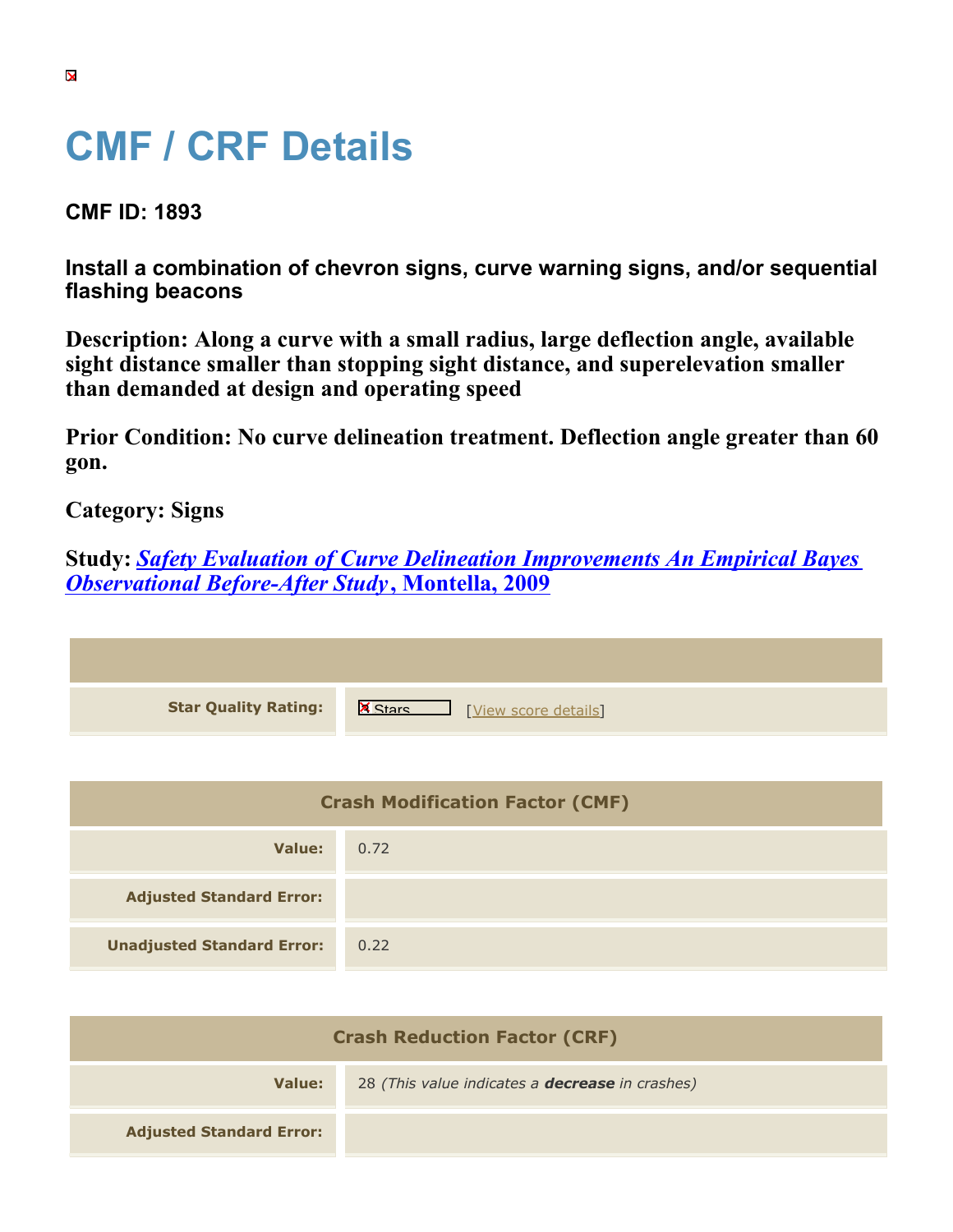| <b>Applicability</b>       |                                                                                                                              |
|----------------------------|------------------------------------------------------------------------------------------------------------------------------|
| <b>Crash Type:</b>         | Angle, Fixed object, Frontal and opposing direction sideswipe, Head<br>on, Rear end, Rear to rear, Sideswipe, Single vehicle |
| <b>Crash Severity:</b>     | All                                                                                                                          |
| <b>Roadway Types:</b>      | Principal Arterial Other Freeways and Expressways                                                                            |
| <b>Number of Lanes:</b>    | $\overline{4}$                                                                                                               |
| <b>Road Division Type:</b> |                                                                                                                              |
| <b>Speed Limit:</b>        |                                                                                                                              |
| <b>Area Type:</b>          | Not specified                                                                                                                |
| <b>Traffic Volume:</b>     | 7400 to 13975 Annual Average Daily Traffic (AADT)                                                                            |
| <b>Time of Day:</b>        | All                                                                                                                          |

## *If countermeasure is intersection-based*

| <b>Intersection Type:</b>         |  |
|-----------------------------------|--|
| <b>Intersection Geometry:</b>     |  |
| <b>Traffic Control:</b>           |  |
| <b>Major Road Traffic Volume:</b> |  |
| <b>Minor Road Traffic Volume:</b> |  |

| <b>Development Details</b>      |                                    |
|---------------------------------|------------------------------------|
| <b>Date Range of Data Used:</b> | 2001 to 2005                       |
| <b>Municipality:</b>            | Trans European Road Network, Italy |
| State:                          |                                    |